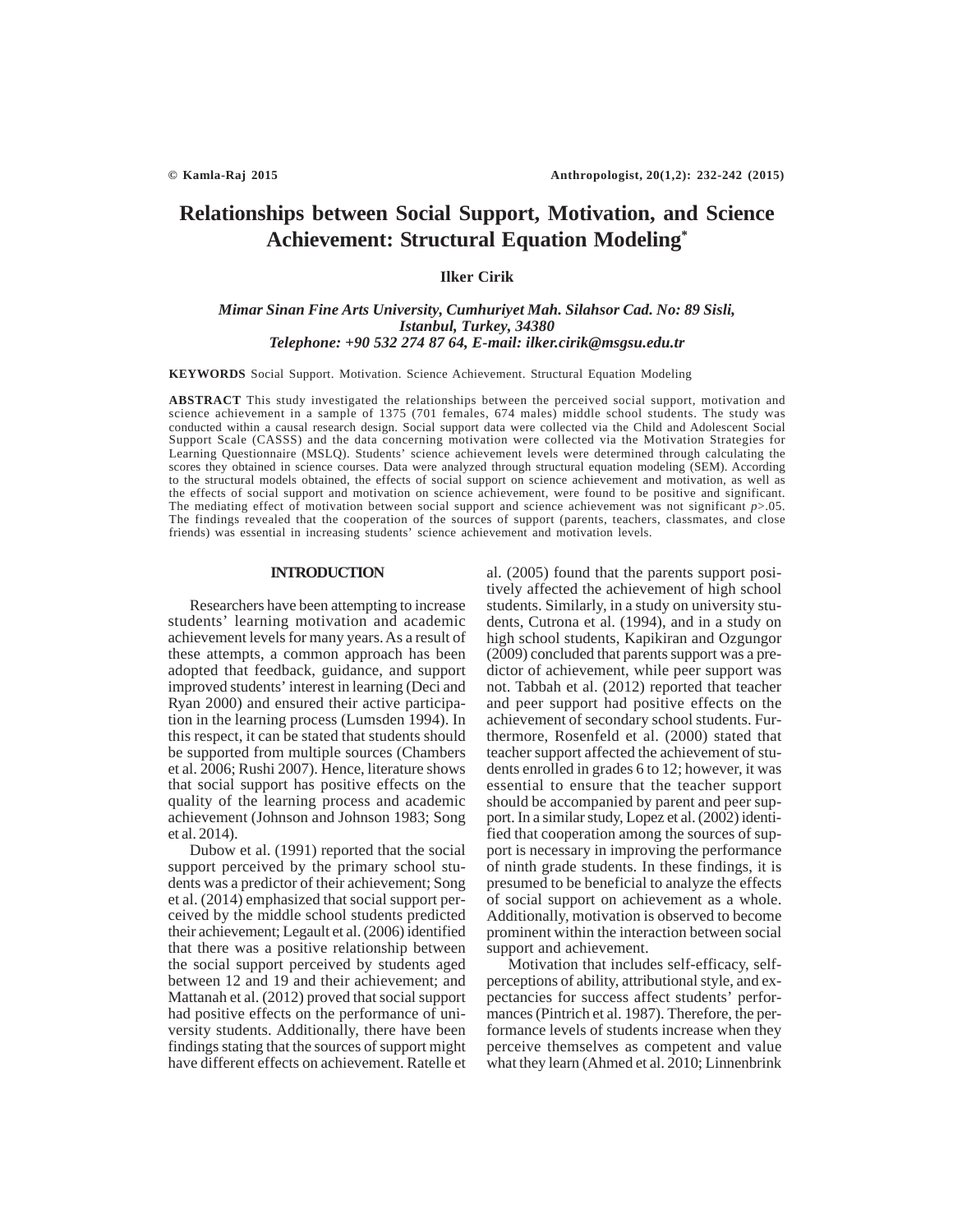and Pintrich 2003). Moreover, motivation should be perceived as a dynamic and multidimensional process (Zusho et al. 2003). In this respect, it is believed that students' interaction with their sources of support positively affect their motivation (Wigfield and Eccles 2002).

Vatankhaha and Tanbakooei (2014) revealed that support from parents, peers, and teachers significantly influenced 12-16 ages learners' motivation. In a study by Legault et al. (2006), which was conducted with students aged between 12 and 19, and a study by Wentzel (1998) with sixth grade students, found that the support students received from their parents, teachers, and peers had a positive relationship with their motivation levels. Another study by Shen et al. (2010) concluded that the decrease in teacher support resulted in the lack of motivation in the ninth grade students. Kapikiran and Ozgungor (2009) identified that family support was a predictor of motivation level in high school students, while peer support was not. In light of these findings, the relationship between social support and motivation was determined; however, the effects of social support on motivation remained uncertain. Therefore, it is believed that the aforementioned effects should be a topic worthy of research. Furthermore, researchers were curious about why certain students achieved better and acted more ambitiously in learning and based on this position, there have been studies on the relationship between motivation and achievement.

Mega et al. (2014) stated that undergraduate students' motivation affected their achievement levels. Lee and Brophy (1996) found that sixth grade students with high levels of motivation were more willing and successful in the learning process. Similarly, their conducted with students from grades 3 to 8 and in the study by Tella (2007), which was conducted with middle school students, revealed that the students' achievement levels were directly proportional. In another study by Wolters (1999), secondary school students, who were able to regulate their levels of motivation could achieve better. Khatib (2010) and Zusho et al. (2003) reported that the university students' achievement levels were predicted by their motivation levels. Campbell (2007) and Wang (2008) identified a positive relationship between the university students' achievements and their motivation levels. Glynn et al. (2007) determined that the university students' motivation levels had direct effects on their achievements. In short,

many studies have been conducted on the relationship of social support, motivation, and achievement. On the other hand, it was noted that the studies on the effects of social support and motivation together on achievement were quite rare. This finding is supportive of the necessity for this research. Additionally, there are studies indicating that motivation mediate the effects of social support on achievement.

Ahmed et al. (2010) found that the support received by seventh grade students affected achievement both directly and through motivation. Likewise, Wentzel (1998) reported that motivation had a mediating role in the effect of the sixth grade students' perceived support on their achievements. There are gaps in the literature about the mediating role of motivation between social support and achievement' association. This research is believed to have contributions to fill in the existing gap.

## **Objectives**

Examining the studies presented in terms of educational levels, it was identified that there were few studies about the effects of social support and motivation on middle school students' achievement levels. However, many students experience developments and changes within their transition towards adolescence (Lord et al. 1994), which negatively affect their motivation and performance levels. Therefore, it is believed that adolescents should be supported by their teachers, parents, and peers (Harter 1999; Roeser et al.1998). This study was conducted in light of this assumption with the aim of analyzing the relationship between the social support perceived by middle school students and their levels of motivation, as well as their achievements in science (see Fig. 1). Science achievement was considered to be the dependent variable in the study. The Turkish Ministry of National Education (MNE) (2013) identified the vision of the Science Curriculum as: "to cultivate all students with literacy in science." The results of Program for International Student Assessment (Yildirim et al. 2013) and Trends in International Mathematics and Science Study (Martin et al. 2012) showed that the scores obtained by Turkish students in science were lower than those of the students from other countries. This led to the selection of science achievement as the dependent variable for the study. Furthermore, per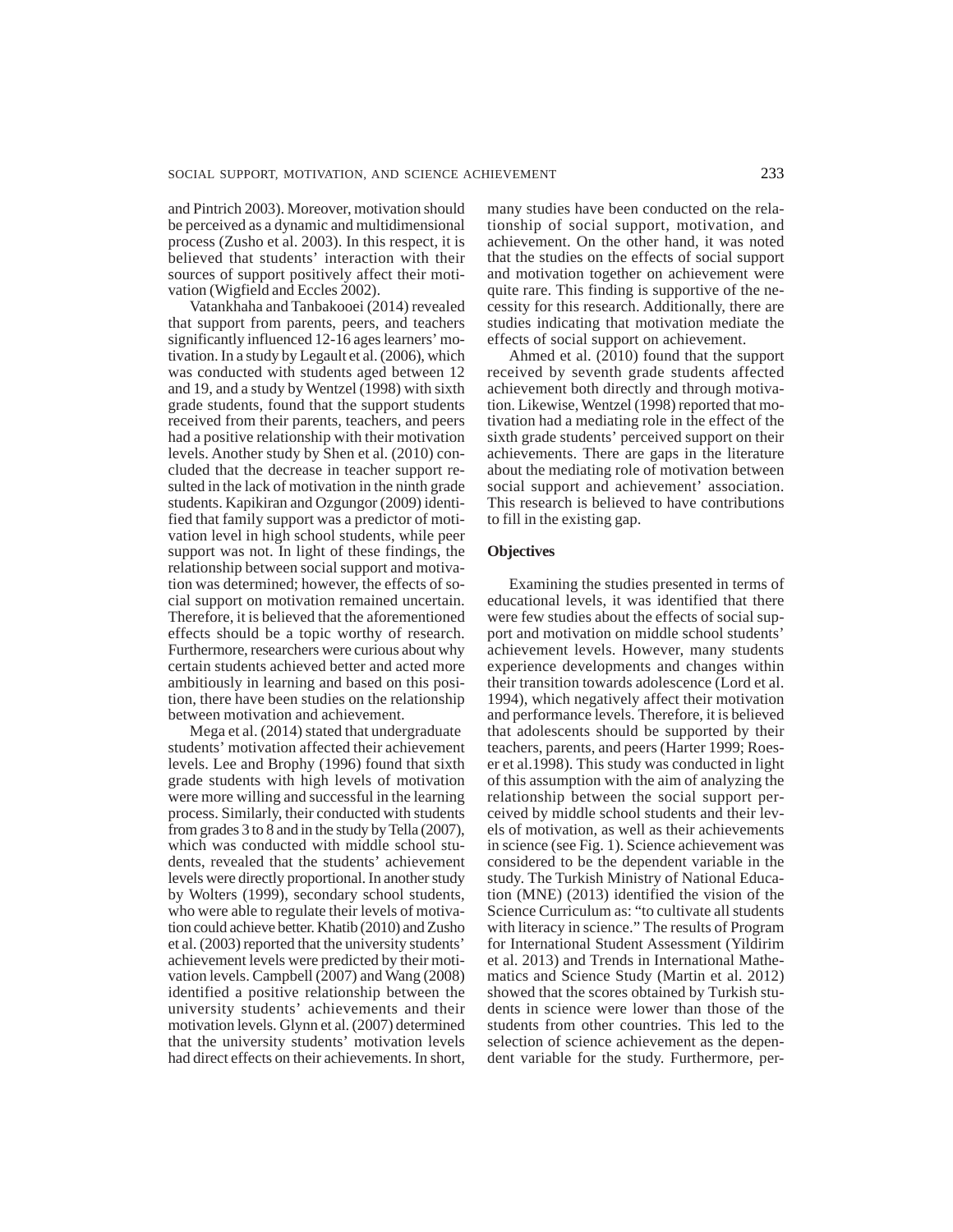ceived social support was considered as the independent variable. Motivation was considered as the dependent variable in the first model, while it was considered as both independent and mediating variable in the second model.

Based on the general aim, the hypotheses that were tested through this research were as follows: (1) the effect of the perceived social support on science achievement is positive and significant; (2) the effect of perceived social support on motivation is positive and significant; (3) the effect of perceived social support and motivation together on science achievement is positive and significant; and (4) motivation mediate the relationship between perceived social support and science achievement. The proposed model within the study is presented in Figure 1.

#### **METHOD**

## **Research Design**

The study was conducted within a causal research design. The effects of independent variables on the dependent variables were analyzed through SEM.

## **Study Group**

The study group consisted of students, who were enrolled at a middle school in Kucukcekmece, Istanbul during the 2013-2014 academic year. Due to the compulsory graded education, it was identified that the participating students had relocated from nine different schools. This finding indicated that the distribution of students was heterogeneous and the selected school was an average school among the existing schools. Therefore, a typical case sampling method was used and 1477 students participated in the study. One hundred two observations, which contained errors or outlying values, were removed from the data set. The data obtained from 1375 students, 701 (51%) being females and 674 being (49%) males, were evaluated. Among the students, 345 (25.1%) were enrolled in Grade 5, 338 (24.6%) were enrolled in Grade 6, 362 (26.3%) were enrolled in Grade 7, and 330 (24.0%) were enrolled in Grade 8.

#### **Research Instruments**

## *CASSS*

 Social support levels of students were assessed through the CASSS, which was developed by Malecki et al. (2004) and adapted into Turkish by Cirik et al. (2011). Each of the five factors (parents, teachers, classmates, close friend, people in school) consists of 12 positive items. The scale has a six-point scoring system ranging from never (1) to always (6). Factors of



#### **Fig. 1. Proposed model for social support, motivation, and science achievement**

*Note.* Intr=intrinsic goal orientation, Extr=extrinsic goal orientation, Tskv=task value, Cont=control beliefs about learning, Slfef=self-efficacy, Tanx=test anxiety, Prnt=parents, Tchr=teachers, Clmt=classmates, Clfr=close friend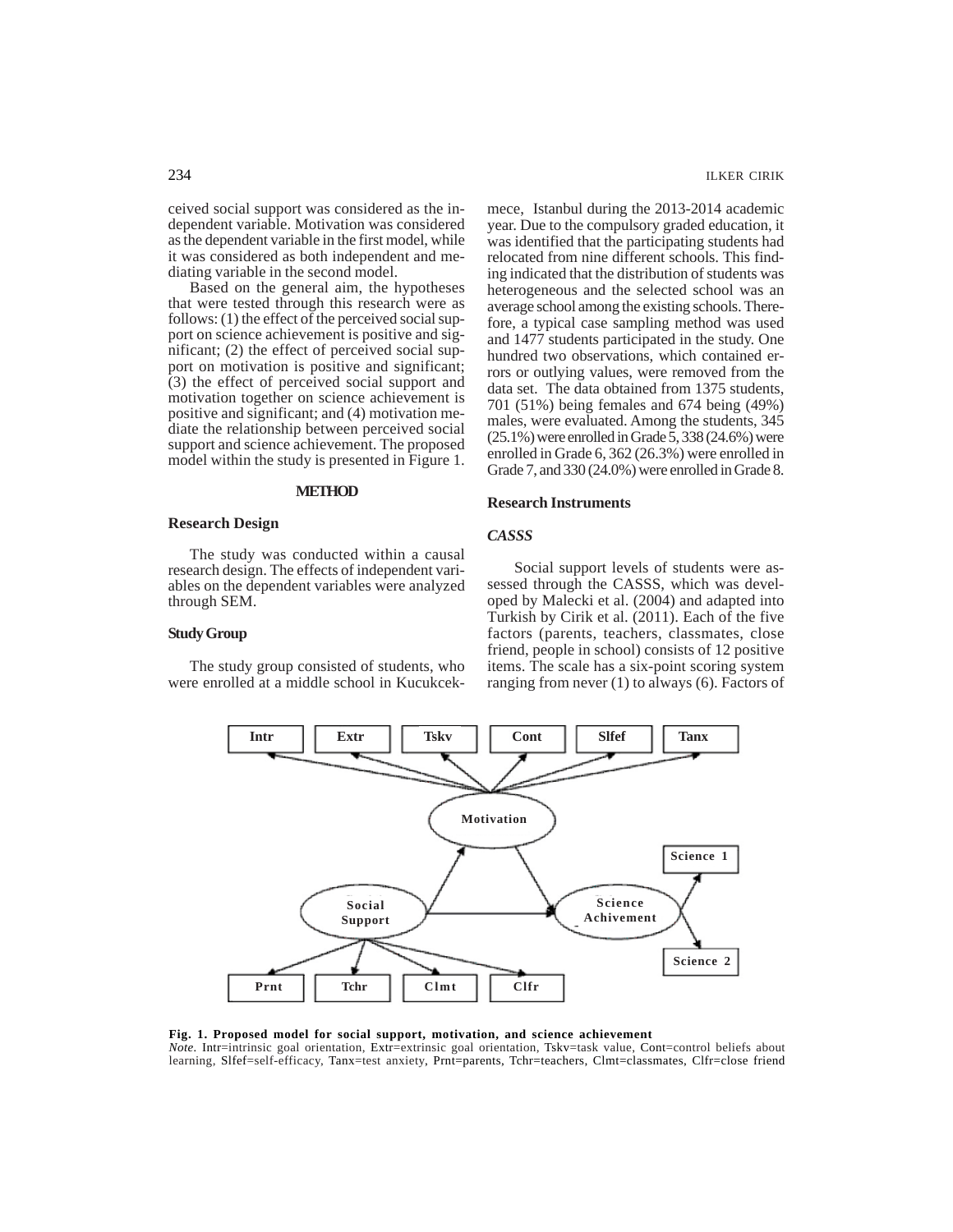the scale could be used together or separately according to the aim of the study (Malecki et al. 2004). In light of the literature (Shumaker and Brownell 1984), it was presumed that the support obtained from the first four factors were essential for adolescents; therefore, the "people in school" factor was removed from the scale. The factor loading values of the scale items were identified to vary between .60 and .84 for middle school students. The reliability coefficients of the factors were found to range between .93 and .96, while it was .97 for the whole scale.

The adaptation study of the scale was conducted with the participation of the middle school students (*N*=1517). As a result of the Exploratory Factor Analysis (EFA), the items of the scale were observed to have factor loading values ranging between .48 and .83; and as a result of the Confirmatory Factor Analysis (CFA), the factor loading values were determined to range between .50 and .86. The internal consistency and alpha coefficient of the scale if item deleted were identified as .96, while the corrected itemtotal correlation was determined to range between .35 and .67.

## *MSLQ*

 Motivation levels of students were assessed through the MSLQ, which was developed by Pintrich et al. (1993) and adapted into Turkish by Karadeniz et al. (2008). MSLQ consisted of two sections, being motivation (six factors) and learning strategies (nine factors). In this study, the motivation section of the scale (Intr=4, Extr=3, Tskv=5, Cont=3, Slfef=5, Tanx=5; Total=25 items) was used. The scale has a seven-point scoring system ranging from not at all true of me (1) to very true of me (7).

As a result of the CFA, the fit indices of the scale were observed to be at a good fit χ*<sup>2</sup> /df*=3.49, GFI=.77, RMR=.07, CN=122. Reliability coefficients of the factors ranged between .62 and .93, while the correlations between the factors ranged between -.37 and .68. The adaptation study of the research was conducted with students aged between 12 and 18 (*N*=1862). The CFA concluded that the factor loading values of the items ranged between .23 and .70; and the fit indices indicated a good fit  $\chi^2/df = 3.20$ , RMR=.16, SRMR=.06, GFI=.92, AGFI=.90, RMSEA=.05, CFI=.86, NNFI=.84. Corrected item total correlations ranged between .15 and .58.

#### *Science Achievement*

 Students' science achievement was determined by calculating the averages of their scores obtained in the first and second semesters in the science courses.

## **Procedure**

Authorization was obtained from the Istanbul Provincial Directorate of National Education. Students participated in the study voluntarily. Prior to the application, the purpose and significance of the study were explained by the researcher along with the characteristics of the scales. The scales were completed in periods ranging from 35 to 45 minutes.

## **Data Analysis**

Data obtained were analyzed through SEM. SEM is a comprehensive and flexible approach in modeling the relationship between the observed and the latent variables (Hoyle and Smith 1994; Hu and Bentler 1998). Additionally, it is an efficient model since it allows evaluation and correction on a theoretical model (Anderson and Gerbing 1988) and controlling for measurement error as well as providing information on the degree of fit of the entire model (Frazier et al. 2004).

As suggested by Kline (2011), the standardized direct effect sizes were considered as <.10 small; .30 medium; >.50 large; and the significance level of the *t* value was considered to be  $t > 1.96$ ,  $p < .05$ . The maximum likelihood estimation method was used and the fit indices, whose are presented in Table 1, were analyzed (Hooper et al. 2008; Schermelleh-Engel et al. 2003; Simsek 2007).

The fit of the data to a normal distribution was analyzed through Q-Q graphics and scatter matrix. Data were observed to have a normal distribution. The variance inflation factor (1.32, <10), tolerance values  $(.75, > .10)$ , condition index  $(1.00,$ <30), and squared multiple correlation (.16, <.90) values were analyzed and it was determined that a multicollinearity did not exist among the variables (Kline 2011).

The first three hypotheses of the study involved the analysis of the direct effects of independent variables on the dependent variables. The fourth hypothesis required the mediating effect of motivation within the relationship be-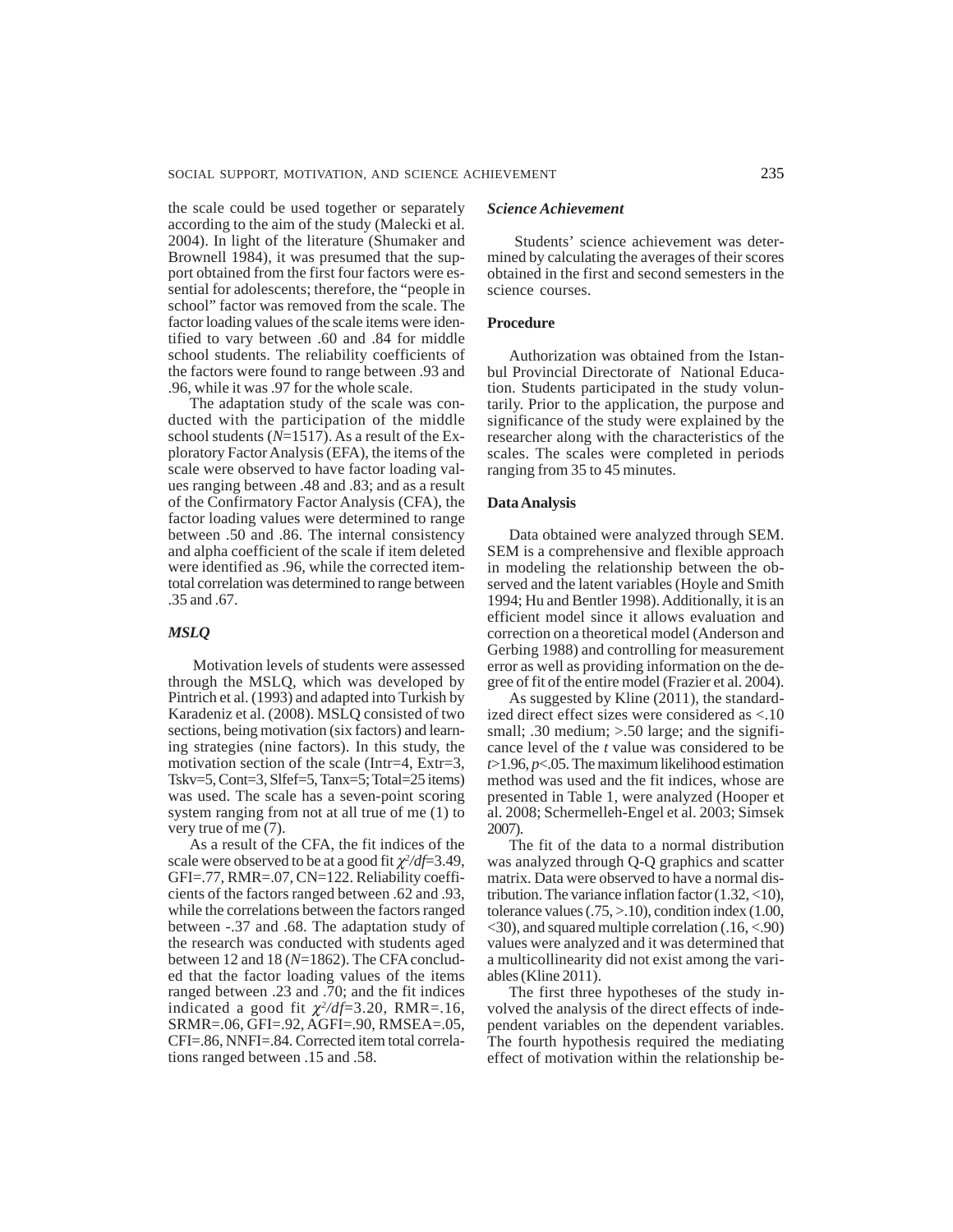|  |  | Table 1: Approximate fit indexes |  |  |
|--|--|----------------------------------|--|--|
|--|--|----------------------------------|--|--|

| Fit measure                                     | Good fit                  | Acceptable fit    |  |  |
|-------------------------------------------------|---------------------------|-------------------|--|--|
| Chi-square/degree-of-freedom $(\div^2/df)$      | $\leq$                    | < 3, < 5          |  |  |
| Root Mean Square Error-of-Approximation (RMSEA) | $\leq 0.05$ , $\leq 0.07$ | $< 0.08$ , $< 10$ |  |  |
| Normed Fit Index (NFI)                          | > 9.5                     | > 0.90            |  |  |
| Nonnormed Fit Index (NNFI)                      | >95, >97                  | > 95              |  |  |
| Comparative Fit Index (CFI)                     | > 0.97                    | > 0.95            |  |  |
| Standardized Root Mean Square Residual (SRMR)   | $< 0.05$ , $< 0.08$       | >10               |  |  |
| Goodness-of-Fit Index (GFI)                     | > 9.5                     | > 90              |  |  |
| Adjusted Goodness-of-Fit Index (AGFI)           | $>90.$ $>95$              | > 85              |  |  |

tween social support and science achievement. During the mediation test, the following criteria were addressed: (1) the independent variable (social support) effects the dependent (science achievement) and mediating variable (motivation); the mediating variable effects the dependent variable positively; and (2) when the mediating variable is controlled, the effect of the dependent variable on the independent variable decreases significantly (partial mediation) or disappear totally (full mediation) (Baron and Kenny 1986; Frazier et al. 2004). For the analysis of the data, LISREL 8.80 and SPSS 17.0 software were used.

#### **RESULTS**

In this study, social support, motivation, and science achievement were determined as the latent variables. CASSS factors constituted the observed variables of social support and MSLQ factors formed the observed variables of motivation. The average scores of students obtained from their first and second semester science scores constituted the observed variables of science achievement. Pearson's correlation analysis of the variables of this study and the descriptive statistics are displayed in Table 2.

The correlation coefficient among the variables displayed in Table 2 indicated no significant relationship between the test anxiety factor of motivation and parents  $r = -.04$ ,  $p = .13$ ,  $p > .01$ and teachers  $r = -.05$ ,  $p = .03$ ,  $p > .01$  among the factors of social support. The relationship among the other factors was significant *r*= -.07 and .42, *p*=.00, *p*<.01. Furthermore, significant relationships were found between social support factors and science achievement *r*=.13 and *r*=.31,  $p=0.00$ ,  $p<0.1$ , as well as the motivation factors and science achievement  $r=10$  and  $r=.35, p=.00,$ *p*<.01. Additionally, the highest average for social support was the close friend factor 5.39 and the lowest average was the classmates factor 4.21. The highest average for motivation was the extrinsic goal orientation factor 6.24, while the lowest average belonged to the anxiety factor 2.96.

**Table 2: Summary of intercorrelations, means and standard deviations for study variables**

| Variable |                       | $\mathcal{I}$ | 2      | $\mathfrak{Z}$ | $\overline{4}$ | .5     | 6      | 7                | 8      | 9       | 10                | 11         | 12            |
|----------|-----------------------|---------------|--------|----------------|----------------|--------|--------|------------------|--------|---------|-------------------|------------|---------------|
|          | Social Support        |               |        |                |                |        |        |                  |        |         |                   |            |               |
| 1.       | Parents               |               | $.43*$ | $.37*$         | $.34*$         | $.36*$ | $.18*$ | $.33*$           | $.19*$ | $.36^*$ | $-.04$            | $.30*$     | $.29*$        |
| 2.       | Teachers              |               |        | $.37*$         | $.34*$         | $.36*$ | $.21*$ | $.42*$           | $.29*$ | $.38*$  | $-.05$            | $.29*$     | $.31*$        |
| 3.       | Classmates            |               |        |                | $.43*$         | $.26*$ | $.13*$ | $.27*$           | $.18*$ | $.24*$  | $-.07*$           | $.13*$     | $.16^{\circ}$ |
| 4.       | Close friend          |               |        |                |                | $.30*$ | $.20*$ | $.34*$           | $.26*$ |         | $.26^*$ - $.11^*$ | $.16*$     | $.15^{\circ}$ |
|          | Motivation            |               |        |                |                |        |        |                  |        |         |                   |            |               |
| 5.       | Intr. goal orient.    |               |        | $.32*$         | $.57*$         | $.43*$ |        | $.54^*$ $-.26^*$ | $.26*$ | $.27*$  |                   |            |               |
| 6.       | Extr. goal orient.    |               |        |                | $.31*$         | $.28*$ | $.25*$ | $-.21*$          | $.13*$ | $.11*$  |                   |            |               |
| 7.       | Task value            |               |        |                |                |        |        |                  | $.48*$ | $.53*$  | $-.21*$           | $.27*$     | $.26*$        |
| 8.       | Cont. bel. ab. learn. |               |        |                |                |        | $.37*$ | $-.27*$          | $.11*$ | $.10*$  |                   |            |               |
| 9.       | Self-efficacy         |               |        |                |                |        |        |                  |        |         | $-.17*$           | $.34*$     | $.35*$        |
|          | 10. Test anxiety      |               |        |                |                |        |        |                  |        |         |                   | $.11*$     | $.11*$        |
|          | Science Achievement   |               |        |                |                |        |        |                  |        |         |                   |            |               |
|          | 11. Science1          |               |        |                |                |        |        |                  |        |         |                   |            | $.88*$        |
|          | 12. Science2          |               |        |                |                |        |        |                  |        |         |                   |            |               |
| M        |                       | 5.19          | 5.24   | 4.21           | 5.39           | 6.06   | 6.24   | 6.16             | 6.08   | 5.85    |                   | 2.96 69.22 | 73.45         |
| SD       |                       | .72           | .75    | 1.23           | .78            | .98    | .97    | .89              | .94    | 1.10    | 1.26              | 18.24      | 17.17         |

<sup>(</sup>*N*=1375), \* *p*<.01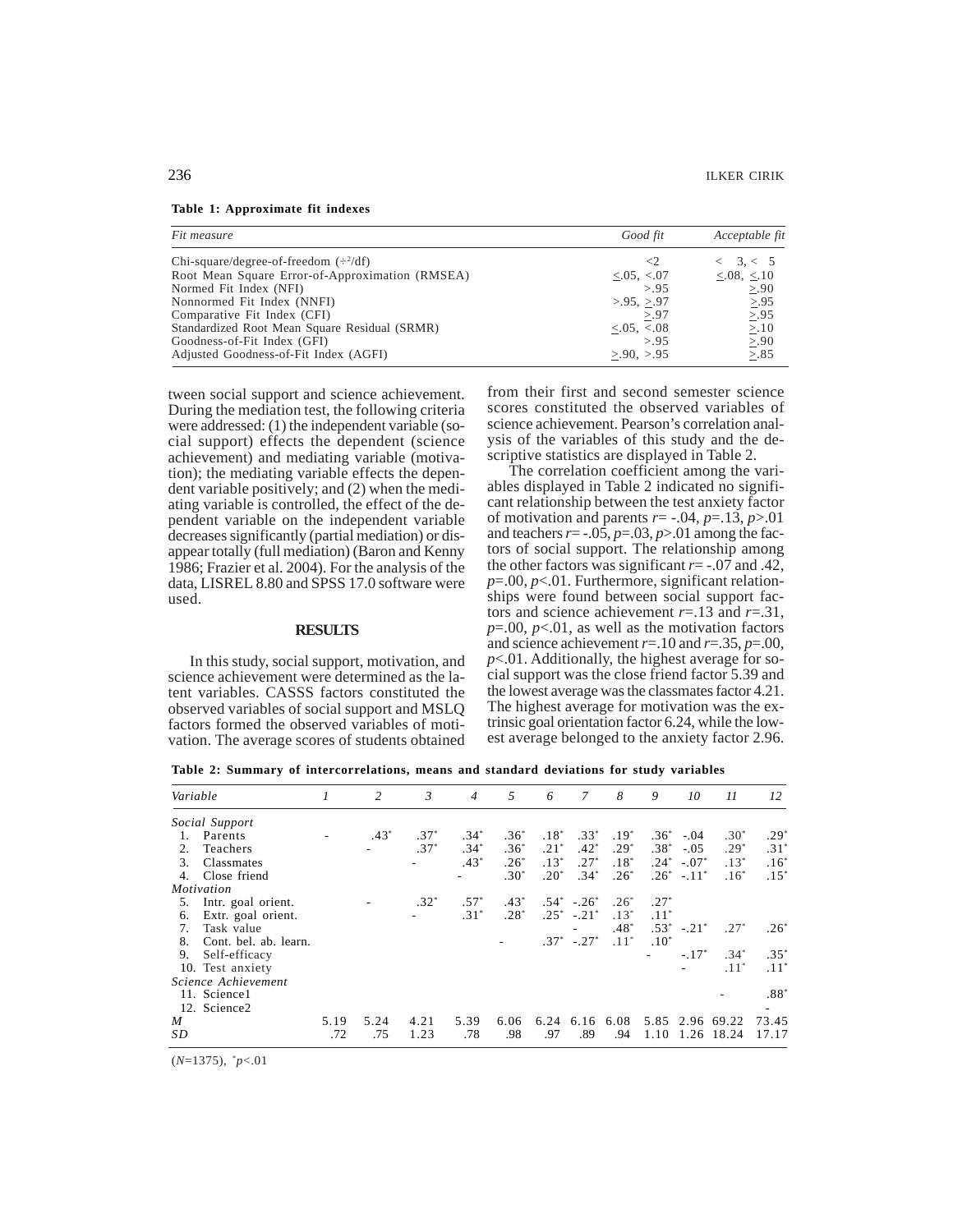Science achievement averages were 69.22 for science1 and 73.45 for science 2.

#### **Results for the Measurement Model**

Within SEM, the measurement model and the structural model are tested independently (Hoyle and Smith 1994; Kline 2011). Therefore, in the first step, the measurement model was tested via CFA. As a result of the CFA, standardized path coefficients were determined to range between - .30 (tanx) and .94 (science 2), while the *t* value was significant *t*>1.96, *p*<.05. On the other hand, fit indices indicated that the model data consistency was inadequate  $\chi^2$ =381.26, *df*=51, *p*=.00,  $p$ >.05,  $\chi^2/df$ =7.47. Examining the modification indices, it was observed that the covariance definitions that would be performed among the errors of clmt and clfr, tskv and cont, cont and slfef, extr and tanx, cont and tanx latent variables resulted in a significant decrease in the  $\chi^2$  value.

As a result of the literature analysis and expert opinions, corrections were made and the analysis was repeated. The analysis concluded that the standardized path coefficients ranged between -.27 (tanx) and .94 (science2), while the *t* value was significant *t*>1.96, *p*<.05. Fit indices were calculated as χ*<sup>2</sup>* =261.74, *df*=46, *p*=.00, *p*>.05, χ*2 /df*=5.69. Modification indices were analyzed

again and in addition to the corrections made in the first analysis, corrections were made in the model considering the errors in cont and extr, tanx and int latent variables were interrelated. The analysis concluded that the standardized path coefficients ranged between -.24 (tanx) and .94 (science2), while the *t* values were significant *t*>1.96, *p*<.05. Fit indices were determined to be χ*2* =232.00, *df*=44, *p*=.00, *p*>.05, χ*<sup>2</sup> /df*=5.27. Depending on the size of the sampling, these values were determined to be indicators of an acceptable level of fitness. Other fit indices indicated a good level of consistency as follows: RMSEA=.05, NFI=.98, NNFI=.97, CFI=.98, SRMR=.04, GFI=.97, AGFI=.95. Therefore, the measurement model was verified. In the second step, estimation values and correction recommendations with respect to the measurement model were fixed within the structural model and the analyses were carried out.

## **Results for Structural Model**

With respect to the structural model, firstly, the effects of social support on science achievement (hypothesis 1) and motivation (hypothesis 2) were analyzed. The model is presented in Figure 2.



**Fig. 2. Path analysis for first two hypotheses of the study**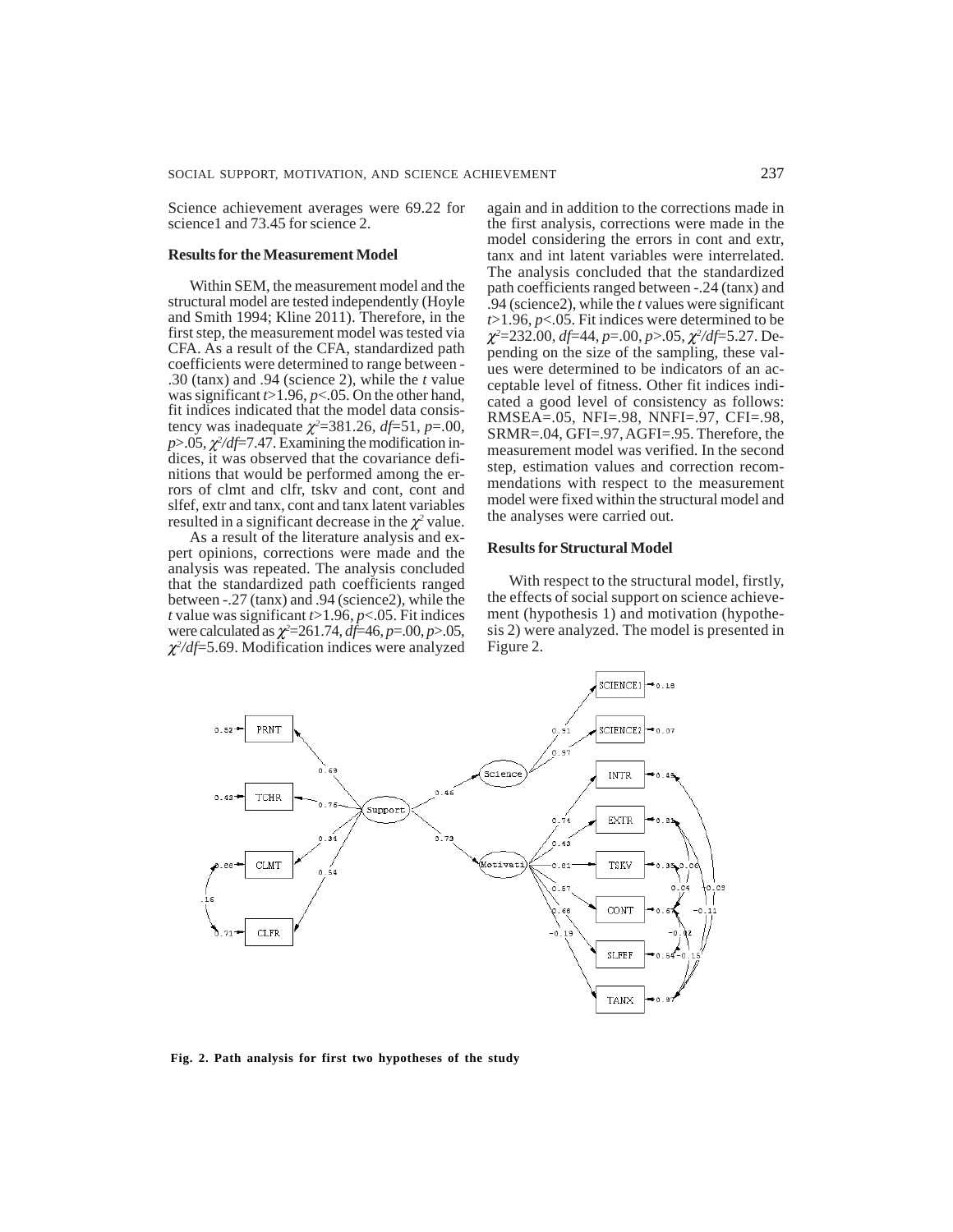According to Figure 2, standardized path coefficients and *t* values were observed to be between the social support and science achievement as .46,  $t=15.40$ ,  $p<.05$  and between social support and motivation as .73, *t*=23.61, *p*<.05, respectively. These values indicated that the model fit the data adequately well. Examining the fit indices,  $\chi^2$ =316.29, *df*=54, *p*=.00, *p*>.05,  $\chi^2$ / *df*=5.85, values indicated that the model fit the data adequately acceptable. The RMSEA=.05, NFI=.97, NNFI=.96, CFI=.97, SRMR=.06, GFI=.96, AGFI=.95 values indicated a good level of fitness. Additionally, social support accounted for 21 percent of the variance for science achievement and 53 percent for motivation. According to the findings, the model was verified and it was determined that social support had positive and significant effects on science achievement and motivation.

Secondly, the effects of both social support and motivation together on science achievement (hypothesis 3) were analyzed in the model along with the mediating effect of motivation within the relationship between social support and science achievement (hypothesis 4). In order to determine the mediating effect, a new path from

the motivation to the science achievement was defined. The model is presented in Figure 3.

According to Figure 3, the standardized path coefficients and *t* values between social support and science achievement were determined as .34, *t*=6.43, *p*<.05, while they were determined as .72, *t*=22.74, *p*<.05 between social support and motivation; and as .14, *t*=2.86, *p*<.05 between motivation and science achievement. This finding indicated that the model fit the data adequately acceptable. Reviewing the fit indices,  $\chi^2$ =314.30, *df*=53, *p*=.00, *p*>.05, χ*<sup>2</sup> /df*=5.93, values indicated an acceptable level of fitness, while the RM-SEA=.06, NFI=.97, NNFI=.96, CFI=.97, SRMR =.06, GFI=.96, AGFI=.95 values indicated a good level of fitness. Furthermore, social support and motivation jointly explained 20 percent of the variance in science achievement.

According to the findings, the model was verified and the joint effects of social support and motivation on science achievement were positive and significant. On the other hand, according to the first model (see Fig. 2), the direct effect of social support on science achievement was .46, while according to the second model (see Fig. 3) the same effect within the mediating



238 ILKER CIRIK

**Fig. 3. Structural model for last two hypotheses of the study**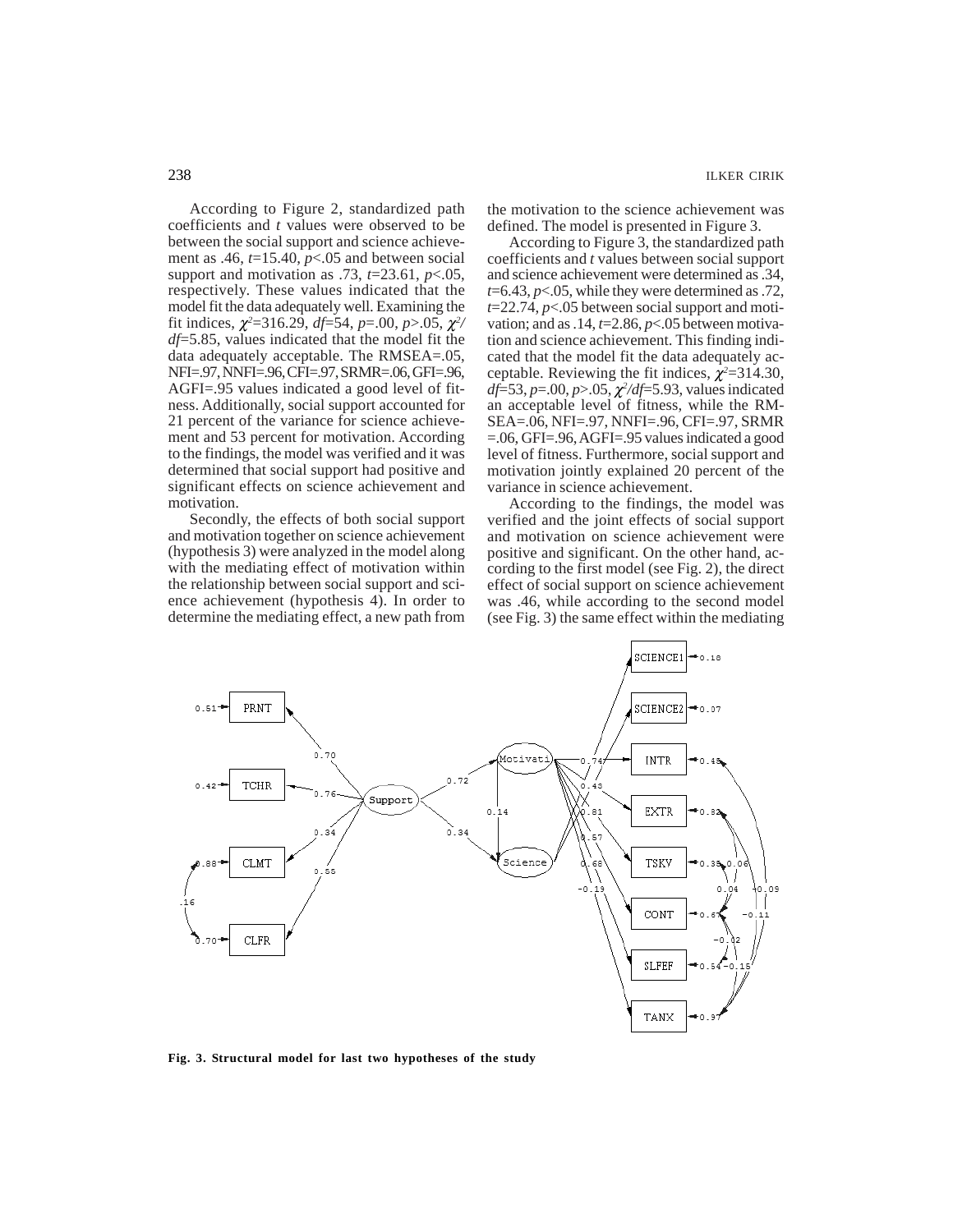role of motivation was observed to decrease to .34. This decrease indicated that motivation could have a partial effect on the mentioned relationship. In order to determine whether the decrease was significant, the  $\chi^2$  test was administered and it was concluded that the difference was not significant  $\chi^2$ =1.99, *p*=.16, *p*>.05.

#### **DISCUSSION**

The current study aimed to analyze the relationships among the perceived social support, motivation, and science achievement levels of middle school students. Findings related to the first two hypotheses showed that the social support that students obtained from their parents, teachers, and peers had positive and significant effects on their science achievement and motivation. This finding indicated that the perceived social support by students improved their curiosity, encouraged meaningful learning, ensured that students perceived learning as significant and beneficial and guided students towards connecting their attributions to achievement to the levels of individual efforts, improved students' self-efficacy, decreased their test anxieties, and increased their levels of achievement. This finding is consistent with the results obtained in various studies in the literature (Dubow et al. 1991; Legault et al. 2006; Mattanah et al. 2012; Song et al. 2014; Ratelle et al. 2005; Tabbah et al. 2012; Vatankhaha and Tanbakooei 2014).

On the other hand, there are studies in the literature suggesting that there is no significant relationship between social support and achievement. Caskey (2009) and Hershberger and D'Augelli (1992) were not able to identify a significant relationship between students' achievement and social support levels. This may be due to the fact that students did not perceive social support as an essential factor for improvement of their performances (Caskey 2009). Hershberger and D'Augelli (1992) emphasized that an assessment of students' social support levels during the first years of school could have an effect on the findings of the study. Therefore, they stated that more efficient results could have been obtained in case the social support and achievement were assessed in closer time periods.

The findings of the third hypothesis of the study showed that the joint effect of social support and motivation on science achievement was positive and significant. In the literature, there

have been studies where the effects of social support and motivation on achievement were analyzed separately (Lee and Brophy 1996; Lepper et al. 2005; Mega et al. 2014; Wolters 1999; Tella 2007). The results of this study highlighted the significance of considering social support and motivation together in increasing the level of achievement.

According to the findings about the fourth hypothesis of the study, the mediating effect of motivation was not found to be significant within the relationship between social support and science achievement. This finding was not supportive of the other studies in the literature. Ahmed et al. (2010) reported that social support affected achievement both directly and through motivation. Similarly, Wentzel (1998) emphasized that social support improved motivation and increased the level of achievement accordingly. In this study, although the mediating effect of motivation was not found to be significant within the relationship between social support and science achievement, the directly proportional increase in relevant variables should be taken into consideration.

### **CONCLUSION**

The findings showed that the social support had positive effects on students' science achievement and motivation. The results of this study highlighted the significance of considering social support and motivation together in increasing the level of achievement. According to the findings, the mediating effect of motivation was not found to be significant within the relationship between social support and science achievement. These findings indicated that the perceived social support by students improved their curiosity, encouraged meaningful learning, and increased their levels of achievement. Consequently, social support and motivation should be handled together when designing the learning environment.

#### **RECOMMENDATIONS**

Certain limitations should be considered with respect to the interpretation of the findings of this study. Since the data about social support and motivation were collected simultaneously, it became difficult to establish causal conclusions among variables. It is recommended that follow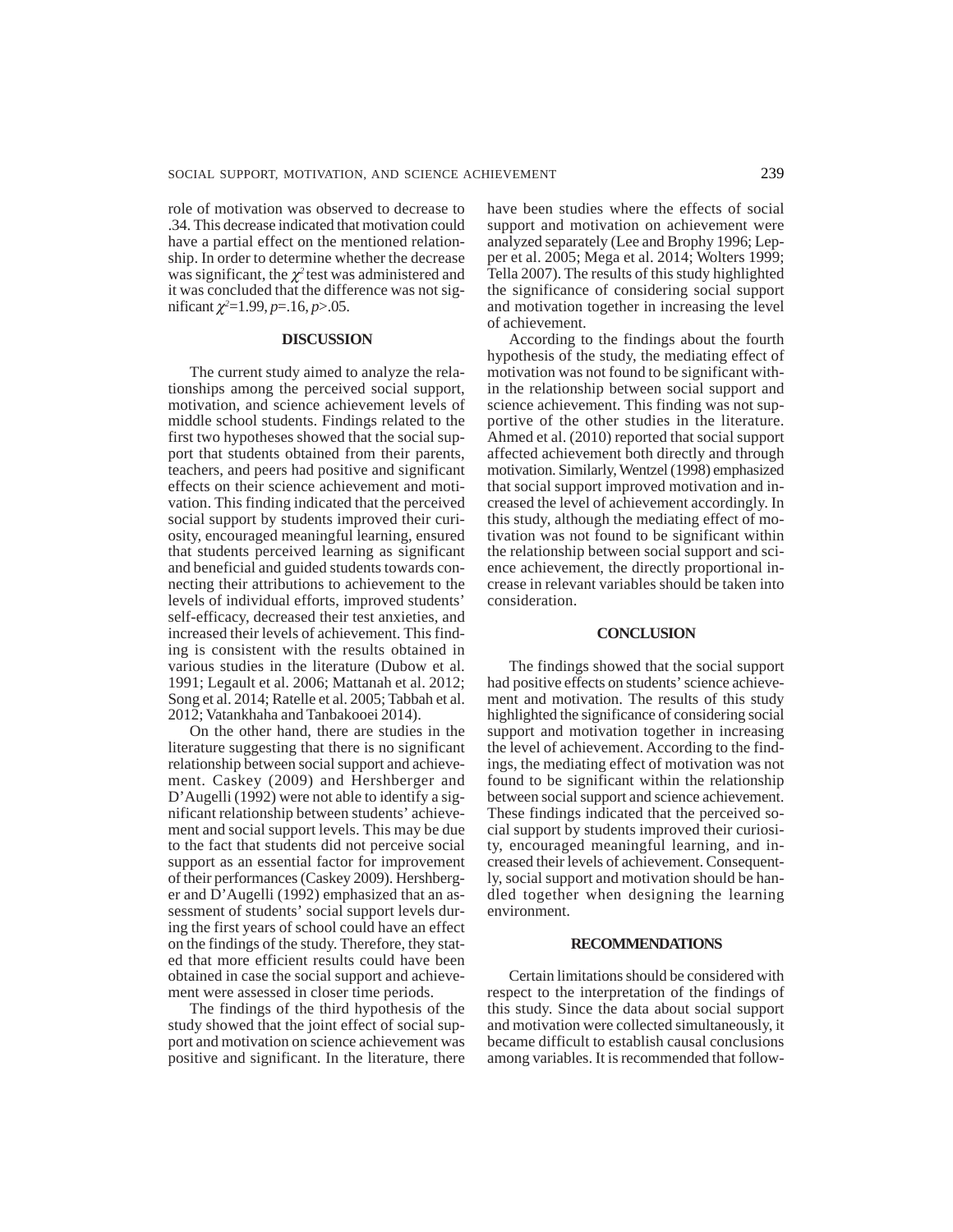ing a chronological order would hinder this limitation. In the study, data were collected through self-report assessment tools. It is believed that collecting data through the mixed method would increase the validity, reliability, and the generalization levels of the findings. Since the study was a cross-sectional study, it should be considered that the data were collected within a certain time period and relevant variables may range

over the course of time. Finally, the generalization of the findings to students who are enrolled at different schools, should receive attention, due to the fact that the students in the sampling of this study were enrolled in the same school.

Outside of its limitations, this study also has strengths. In analyzing the findings with respect to the literature, it was observed that the cooperation between the sources of support had an effect on science achievement. Secondly, it was acknowledged that previous studies focused on the relationship between social support and motivation; however, the effects of social support on motivation remained uncertain. In light of this understanding, the aforementioned effects were analyzed in this study, and it is believed that this has contributions to the literature. Thirdly, it was determined that the studies on the joint effects of social support and motivation on science achievement were quite few. Fourthly, a gap was identified in the literature with respect to the studies on the mediating effects of motivation within the relationship between social support and achievement. This study is believed to have contributions in filling in this gap identified in the literature. Furthermore, the inconsistencies between the findings of this study and findings of other studies evidence that there is a need for studies on the mediating role of motivation within the relationship between social support and achievement. According to the findings with respect to educators, it is suggested that they should provide support to students, which would in turn, increase the levels of their motivation and achievement. Secondly, educators should include interactive learning activities more frequently in learning environments so that the level of social support obtained by students from their peers would increase. Thirdly, educators could guide parents to create appropriate social support networks in the learning environments, which would promote the multi-dimensional development of their students.

#### **NOTE**

This study was presented at the 1st Eurasian Educational Research Congress, Istanbul, 2014.

#### **REFERENCES**

- Ahmed W, Minnaert A, Werf G, Kuyper H 2010. Perceived social support and early adolescents' achievement: The mediational roles of motivational beliefs and emotions. *J Youth Adolescence*, 39: 36-46.
- Anderson JC, Gerbing DW 1988. Structural equation modeling in practice: A review and recommended two-step approach. *Psychological Bulletin,* 103: 411-423.
- Baron RM, Kenny DA 1986. The moderator-mediator variable distinction in social psychological research: Conceptual, strategic, and statistical considerations. *Journal of Personality and Social Psychology,* 51: 1173-1182.
- Campbell MM 2007. Motivational systems theory and the academic performance of college students. *Journal of College Teaching and Learning*, 4: 11-24.
- Caskey EE 2009. *Gender Differences in Antecedents to Academic and Personal Well-being in Urban Youth: What is the Role of Social Support?* PhD Thesis, Unpublished. Chicago: Loyola University.
- Chambers EA, Hylen M, Schreiber JB 2006. Achievement and at-risk middle school students' perspectives of academic support. *Journal of Research in Character Education,* 4: 33-46.
- Cirik I, Oktay A, Fer S 2011. Cocuk ve ergenler icin sosyal destek olceginin Turkceye uyarlanmasi. *e-Journal of New World Sciences,* 6: 940-957.
- Cutrona CE, Cole V, Colangelo N, Assouline SG, Russell DW 1994. Perceived parental social support and academic achievement: An attachment theory perspective. *Journal of Personality and Social Psychology,* 66: 369-378.
- Deci EL, Ryan RM 2000. The "what" and "why" of goal pursuits: Human needs and the self-determination of behavior. *Psychological Inquiry,* 11: 227- 268.
- Dubow EF, Tisak J, Causey D, Hryshko A, Reid G 1991. A two-year longitudinal study of stressful life events, social support, and social problem-solving skills: Contributions to children's behavioral and academic adjustment. *Child Development,* 62: 583-599.
- Frazier PA, Tix AP, Barron KE 2004. Testing moderator and mediator effects in counseling psychology. *Research Journal of Counseling Psychology,* 51: 115-134.
- Glynn SM, Taasoobshirazi G, Brickman P 2007. Nonscience majors learning science: A theoretical model of motivation. *Journal of Research in Science Teaching,* 44: 1088-1107.
- Harter S 1999. *The Construction of the Self: A Developmental Perspective*. NY: Guilford Press.
- Hershberger SL, D'Augelli AR 1992. The relationship of academic performance and social support to graduation among African-American and white university students: A path-analytic model. *Journal of Community Psychology,* 20: 188-199.
- Hooper D, Coughlan J, Mullen MR 2008. Structural equation modelling: Guidelines for determining model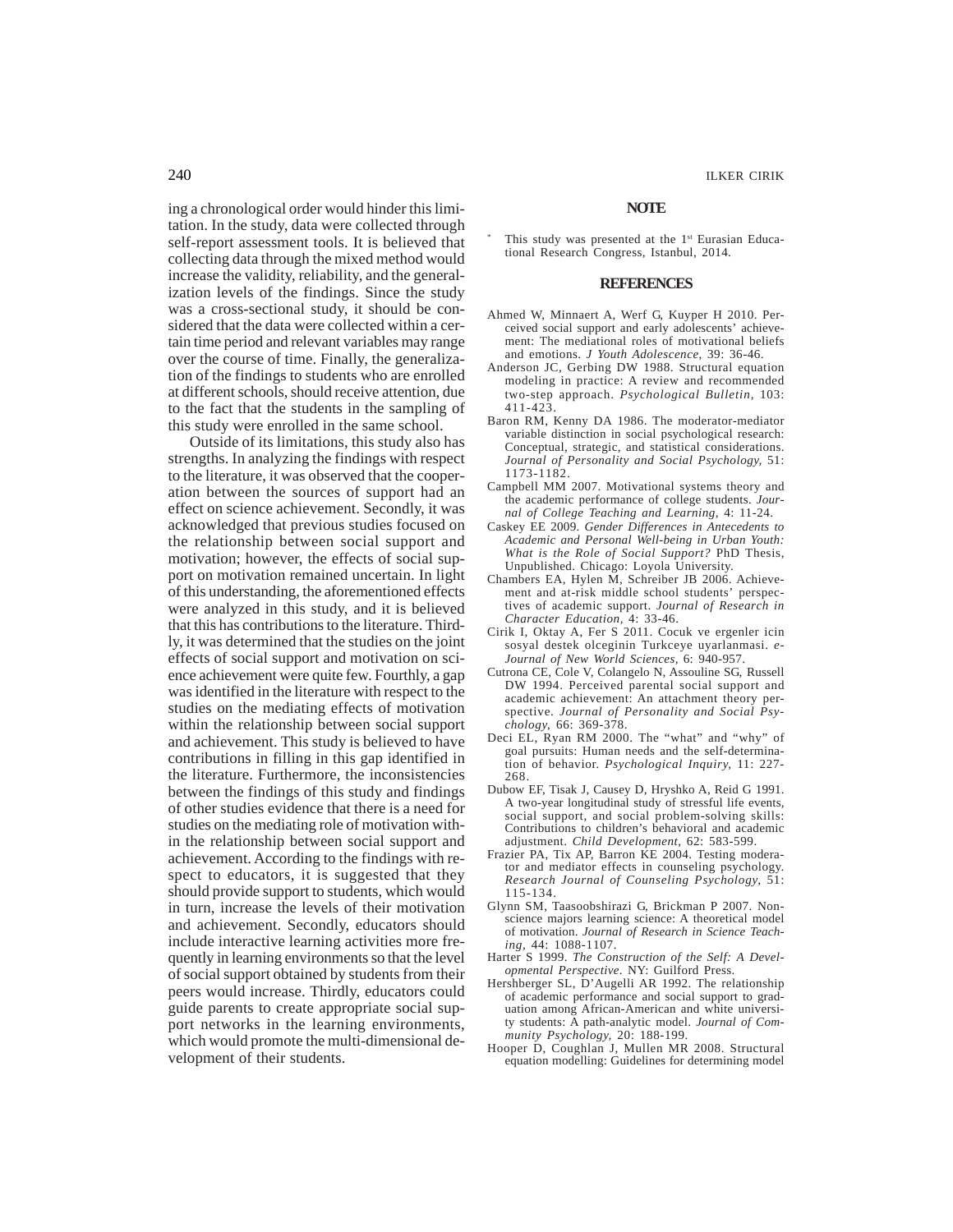fit. *The Electronic Journal of Business Research Methods,* 61: 53-60.

- Hoyle RH, Smith GT 1994. Formulating clinical research hypotheses as structural equation models: A conceptual overview. *Journal of Consulting and Clinical Psychology,* 62: 429-440.
- Hu L, Bentler PM 1998. Fit indices in covariance structure modeling: Sensitivity to underparameterized model misspecification. *Psychological Methods,* 3: 424-453.
- Johnson DW, Johnson TR 1983. Social interdependence and perceived academic and personal support in the classroom. *The Journal of Social Psychology,* 120: 77-82.
- Kapikiran S, Ozgungor S 2009. Ergenlerin sosyal destek duzeylerinin akademik basari ve gudulenme duzeyi ile iliskileri. *Cocuk ve Genclik Ruh Sagligi Dergisi*, 16: 21-30.
- Karadeniz S, Buyukozturk S, Akgun OE, Kilic E, Demirel F 2008. The Turkish adaptation study of motivated strategies for learning questionnaire (MSLQ) for 12- 18 year old children: Results of confirmatory factor analysis. *The Turkish Online Journal of Educational Technology*, 7: 108-117.
- Khatib SAA 2010. Meta-cognitive self-regulated learning and motivational beliefs as predictors of college students' performance. *International Journal for Research in Education*, 27: 57-72.
- Kline RB 2011. *Principles and Practice of Structural Equation Modeling.* NY: Guilford Press.
- Lee O, Brophy J 1996. Motivational patterns observed in sixth-grade science classrooms. *Journal of Research in Science Teaching,* 33: 303-318.
- Legault L, Green-Demers I, Pelletier L 2006. Why do high school students lack motivation in the classroom? Toward an understanding of academic amotivation and the role of social support. *Journal of Educational Psychology,* 98: 567-582.
- Lepper MR, Corpus JH, Iyengar SS 2005. Intrinsic and extrinsic motivational orientations in the classroom: Age differences and academic correlates. *Journal of Educational Psychology,* 97: 184-196.
- Linnenbrink EA, Pintrich PR 2003. The role of selfefficacy beliefs in student engagement and learning in the classroom. *Reading and Writing Quarterly*, 19: 119-137.
- Lopez EJ, Ehly S, Garcia-Vazquez E 2002. Acculturation, social support and academic achievement of Mexican and Mexican American high school students: An exploratory study. *Psychology in the Schools*, 39: 245-257.
- Lord SE, Eccles JS, McCarthy KA 1994. Surviving the junior high school transition family processes and self-perceptions as protective and risk factors. *Journal of Early Adolescence,* 14: 162-199.
- Lumsden LS 1994. *Student Motivation to Learn.* Retrieved from ERIC Database. (ED99C00011)
- Malecki CK, Demaray MK, Elliott, SN 2004. *A Working Manual on the Development of the Child and Adolescent Social Support Scale (2000)*. DeKalb: Northern Illinois University.
- Martin MO, Mullis IVS, Foy P, Stanco GM 2012. *TIMSS 2011 International Results in Science.* Retrieved from ERIC Database. (ED544560)
- Mattanah JF, Brooks LJ, Brand BL, Quimby JL, Ayers JF 2012. A social support intervention and academic achievement in college: Does perceived loneliness mediate the relationship? *Journal of College Counseling,* 15: 22-36.
- Mega C, Ronconi L, DeBeni R 2014. What makes a good student? How emotions, self-regulated learning, and motivation contribute to academic achievement. *Journal of Educational Psychology*, 106: 121- 131.
- MNE 2013. Ilkogretim Kurumlari Fen Bilimleri Dersi Ogretim Programi. From <http://ttkb.meb.gov.tr/ www/guncellenen-ogretim-programlari/icerik/151> (Retrieved on 20 December 2013).
- Pintrich PR, McKeachie WJ, Lin YG 1987. Teaching a course in learning to learn. *Teaching of Psychology,* 142: 81-86.
- Pintrich PR, Smith DAF, Garcia T, McKeachie WJ 1993. Reliability and predictive validity of the motivated strategies for learning questionnaire (MSLQ). *Educational and Psychological Measurement,* 53: 801- 813.
- Ratelle CF, Larose S, Guay F, Senécal C 2005. Perceptions of parental involvement and support as predictors of college students' persistence in a science curriculum. *Journal of Family Psychology,* 19: 286- 293.
- Roeser RW, Eccles JS, Sameroff AJ 1998. Academic and emotional functioning in early adolescence: Longitudinal relations, patterns, and prediction by experience in middle school. *Development and Psychopathology,* 10: 321-352.
- Rosenfeld LB, Richman JM, Bowen GL 2000. Social support networks and school outcomes: The centrality of the teacher. *Child and Adolescent Social Work Journal,* 17: 205-226.
- Rushi PJ 2007. Questioning the utility of self-efficacy measurements for Indians. *International Journal of Research and Method in Education,* 30: 193-206.
- Schermelleh-Engel K, Moosbrugger H, Muller H 2003. Evaluating the fit of structural equation models: Tests of significance and descriptive goodness-of-fit measures. *Methods of Psychological Research Online*, 8: 23-74.
- Shen B, Li W, Sun H, Rukavina PB 2010. The influence of inadequate teacher-to-student social support on amotivation of physical education students. *Journal of Teaching in Physical Education,* 29: 417- 432.
- Shumaker SA, Brownell A 1984. Toward a theory of social support: Closing conceptual gaps. *Journal of Social Issues,* 40: 11-36.
- Simsek OF 2007. *Yapisal Esitlik Modellemesine Giris: Temel Ilkeler ve Lisrel Uygulamalari*. Ankara: Ekinoks Yayinevi.
- Song J, Bong M, Lee K, Kim S 2014. Longitudinal investigation into the Role of Perceived Social Support in Adolescents' Academic Motivation and Achievement. Journal of Educational Psychology. From <http://dx.doi.org/10.1037/edu0000016> (Retrieved on 3 April 2014).
- Tabbah R, Miranda AH, Wheaton JE 2012. Self-concept in Arab American adolescents: Implications of social support and experiences in the schools. *Psychology in the Schools,* 49: 817-827.